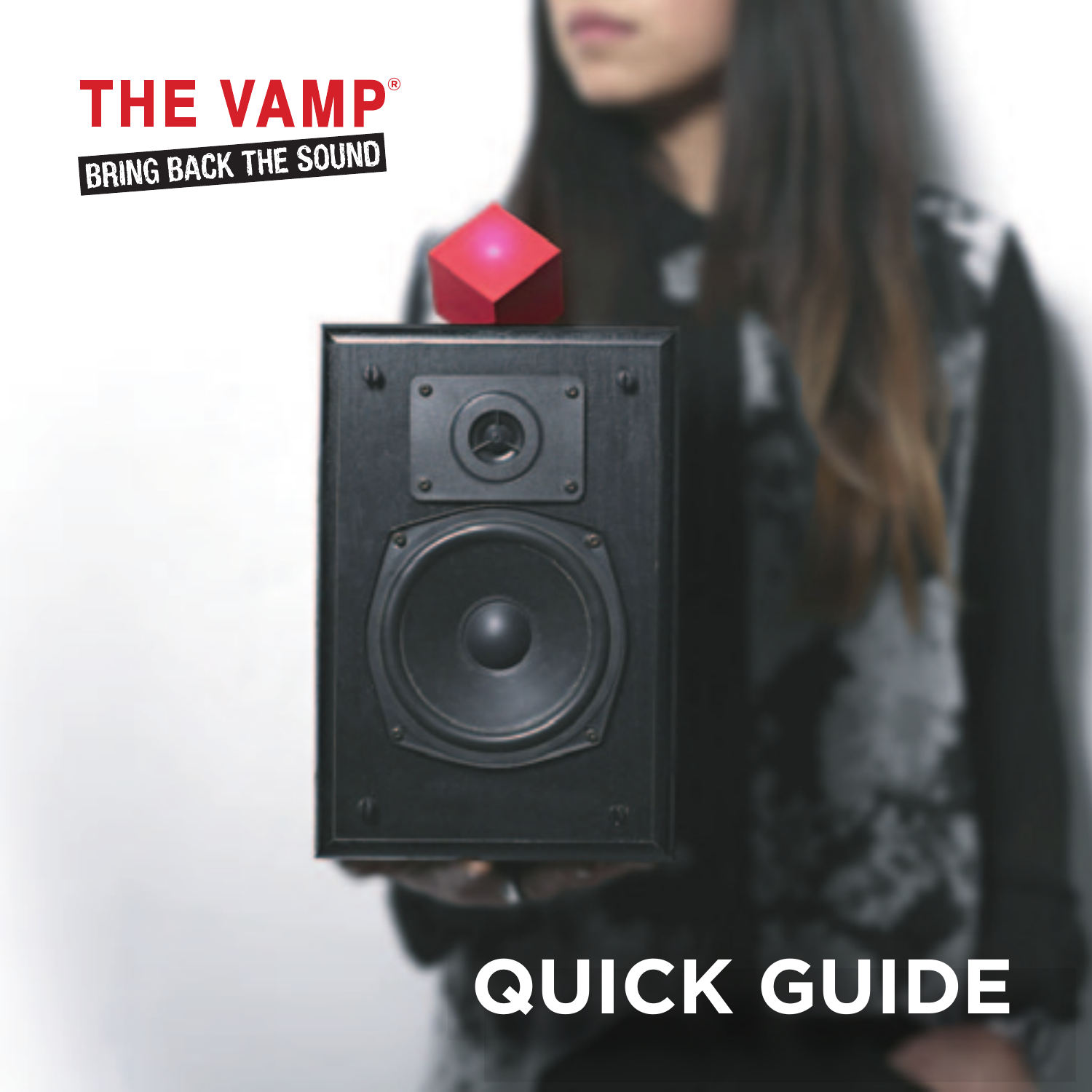## THE VAMP®

Use an old speaker in a way you've never used it before. Transform it into a portable Bluetooth® speaker using The Vamp®.

You can position The Vamp® anywhere on your speaker. Stick the metal disc provided onto your speaker and The Vamp® will be held magnetically in place.

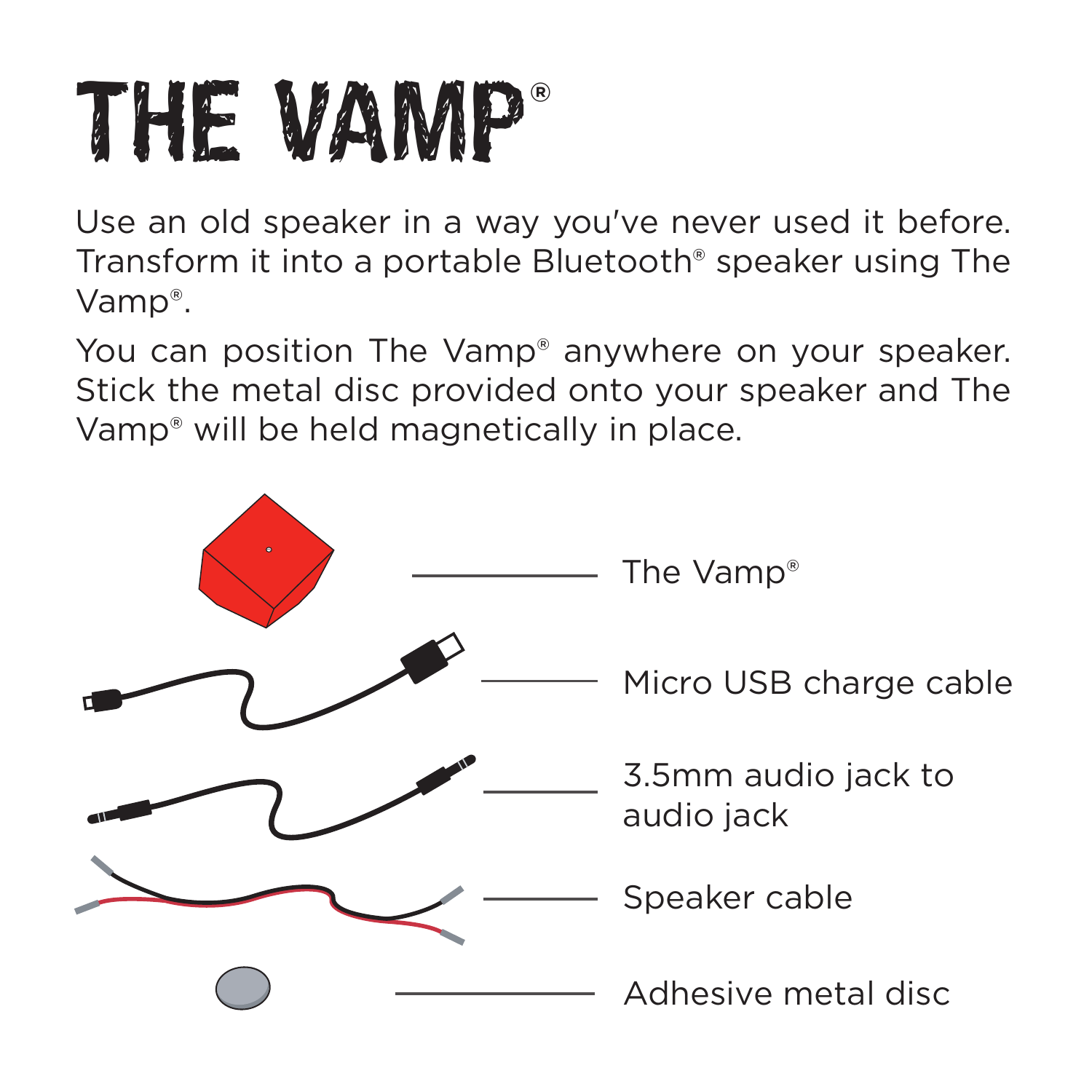### $1$  LED

- Mic ro USB cha rge port
- 1 2 3 4 5 Audio input
- Spea ker connec tor
- 5 On/off button

### LED STATUS

- Solid RED Low battery
- Solid RED Cha rging
- LED off Fully cha rged
- Flashing RED and BL U E Pairing mode
- Pl ay (via blue tooth) LED flashes B LUE
- Pl ay (via cabl e )



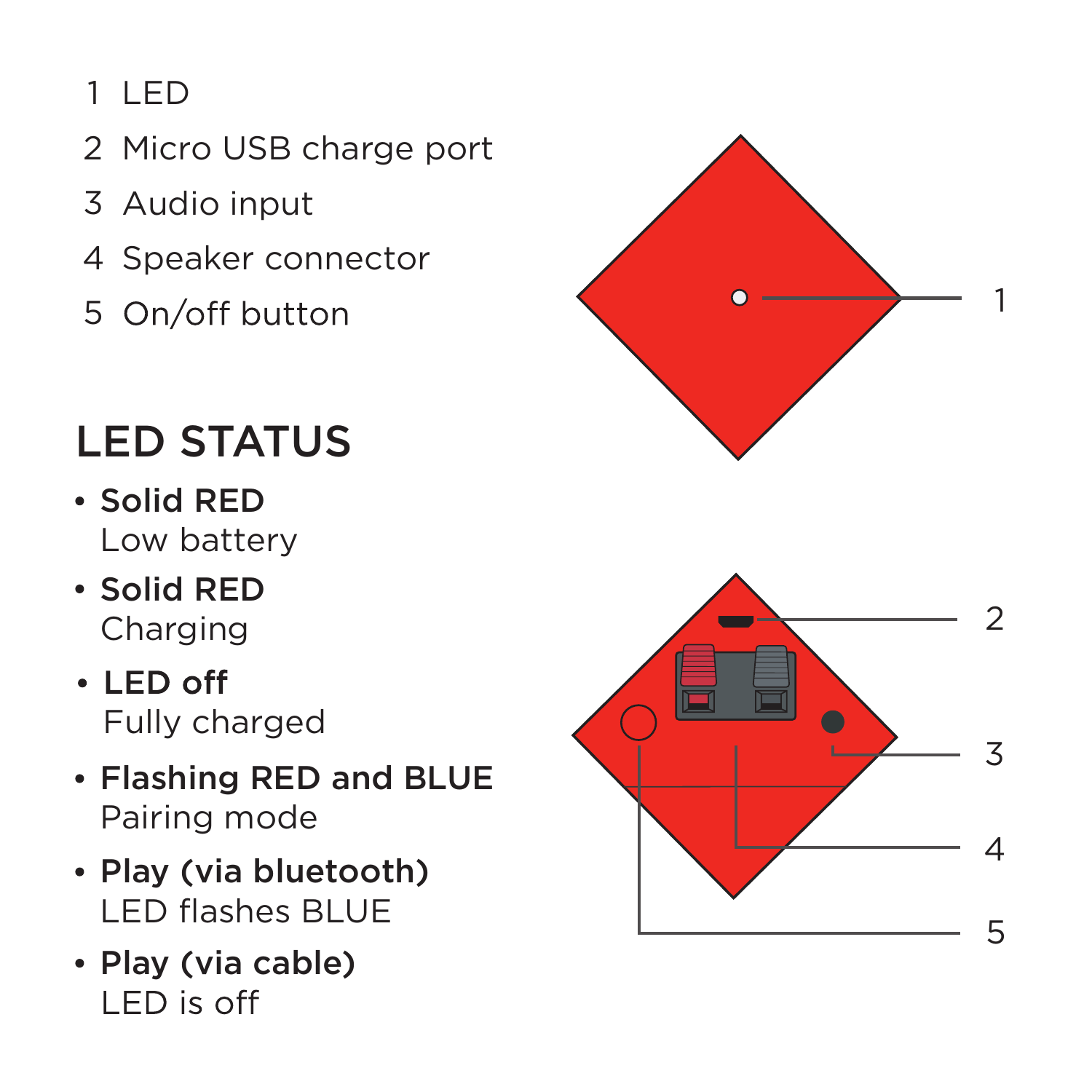# GET STARTED

### CHARGING

Make sure The Vamp<sup>®</sup> is fully charged before using.

Charge The Vamp® using the USB charge cable provided. Plug the micro USB into The Vamp® and the USB into the USB port of your computer or phone charger.

When charging the LED will be a solid red. The LED will go off when fully charged. Full charge is approx. 10 hours.

### LOW BATTERY

When the battery is low, the LED will be solid red. The Vamp® can stream whilst charging.

Please note: To ensure longer battery life only charge The Vamp® when the battery is low or flat.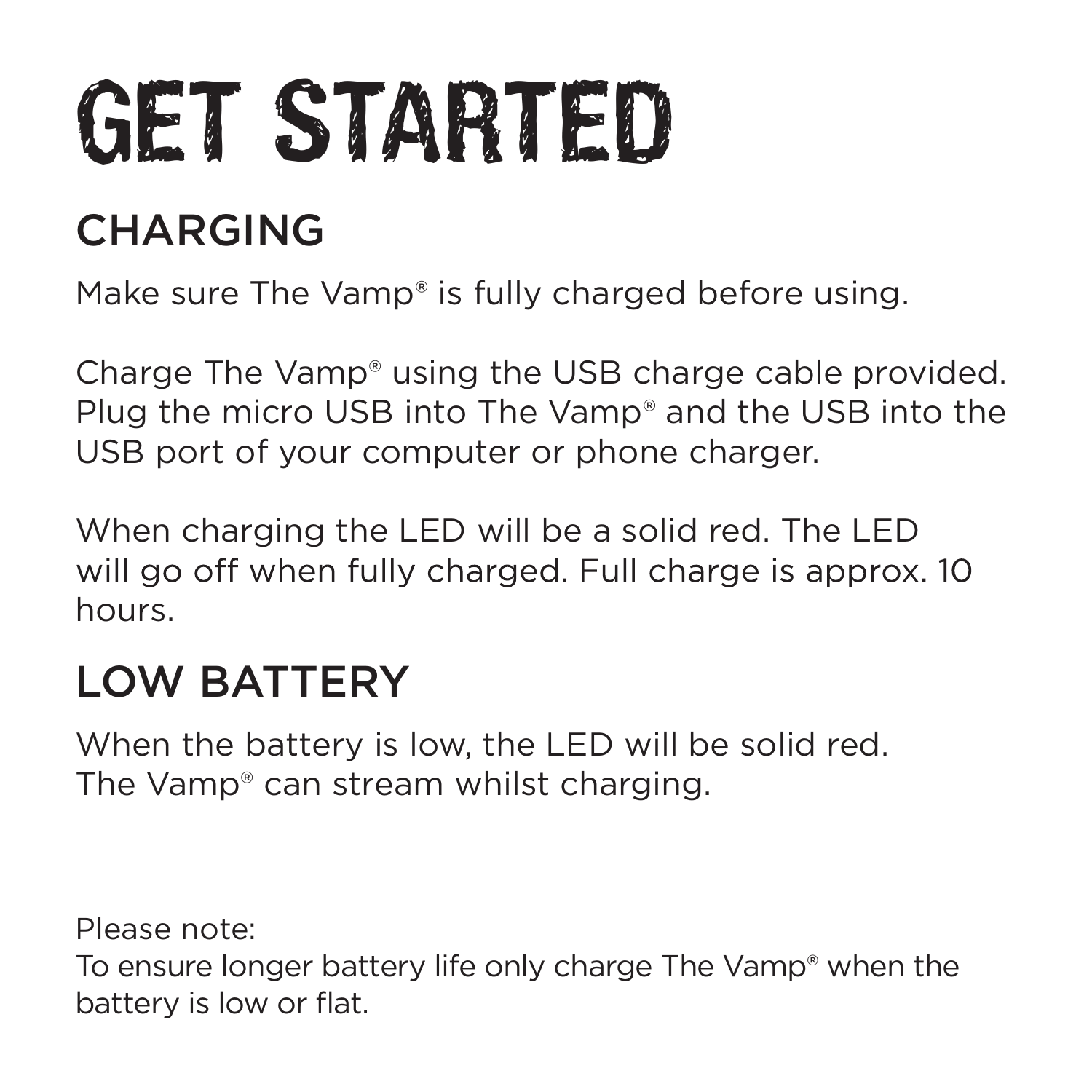## FIND ANY SPEAKER

Any passive speaker can connect to The Vamp®.

Some backs of speakers are

terminals

 $\bigwedge_\bullet\;$  like this...with speaker  $\;\;\;\;\mathbf{B}_\bullet\;$  or like this...with a wire



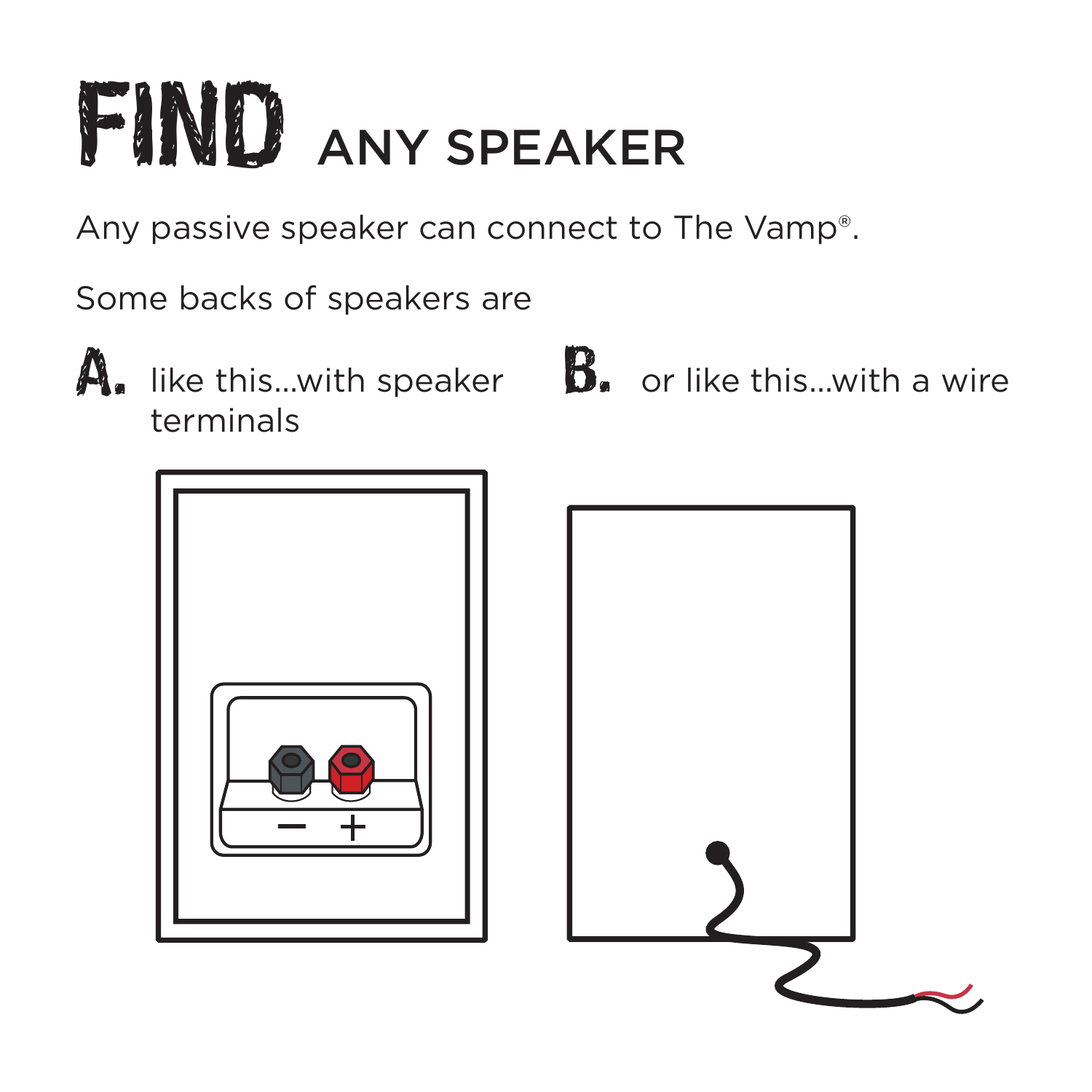# CONNECT TO **THE VAMP®**

 $\mathbf A$ . Using the speaker cable provided, connect the wires into the terminals of the speakers and into the speaker connectors of The Vamp®.

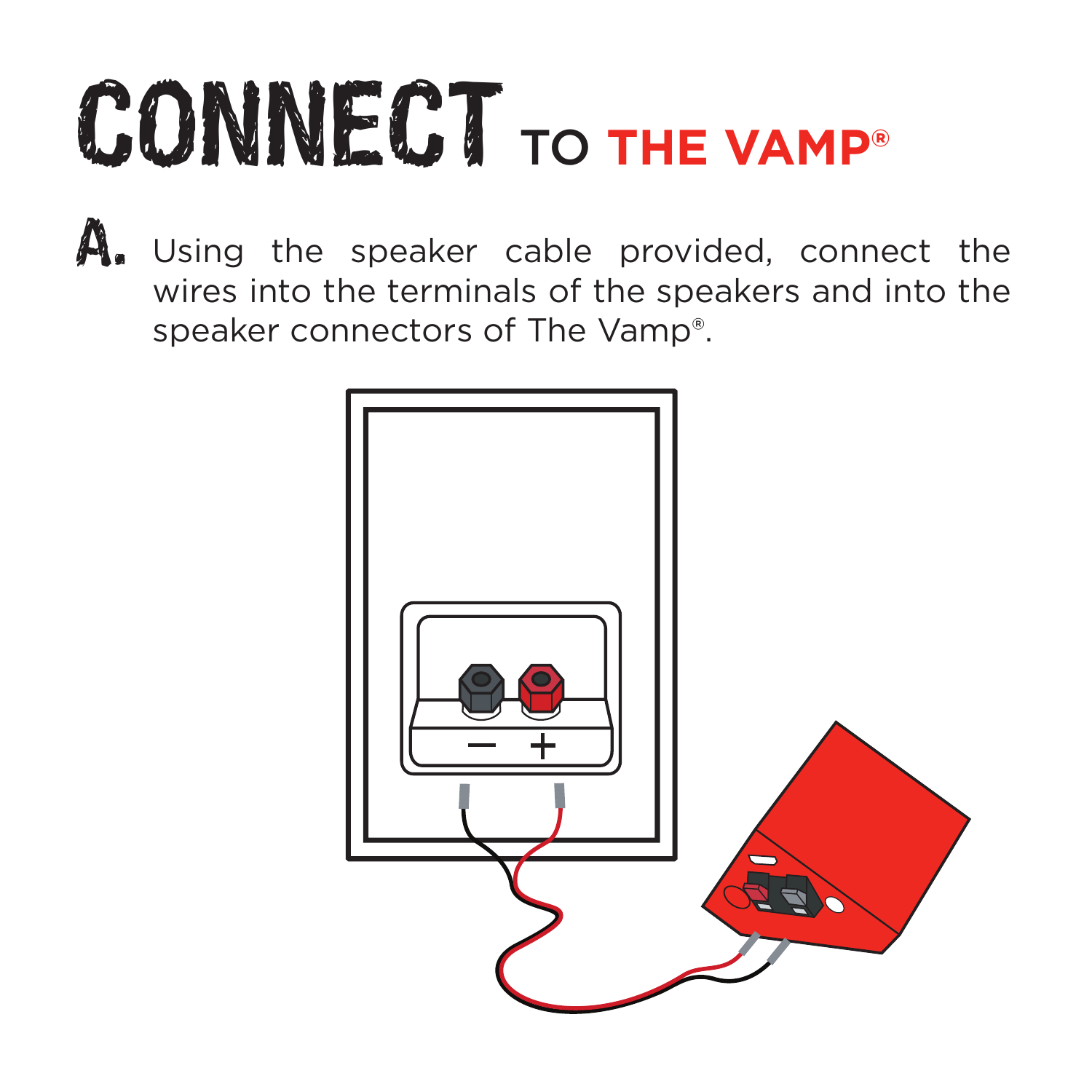**B.** Connect the cables from the speaker into the speaker connectors of The Vamp®.

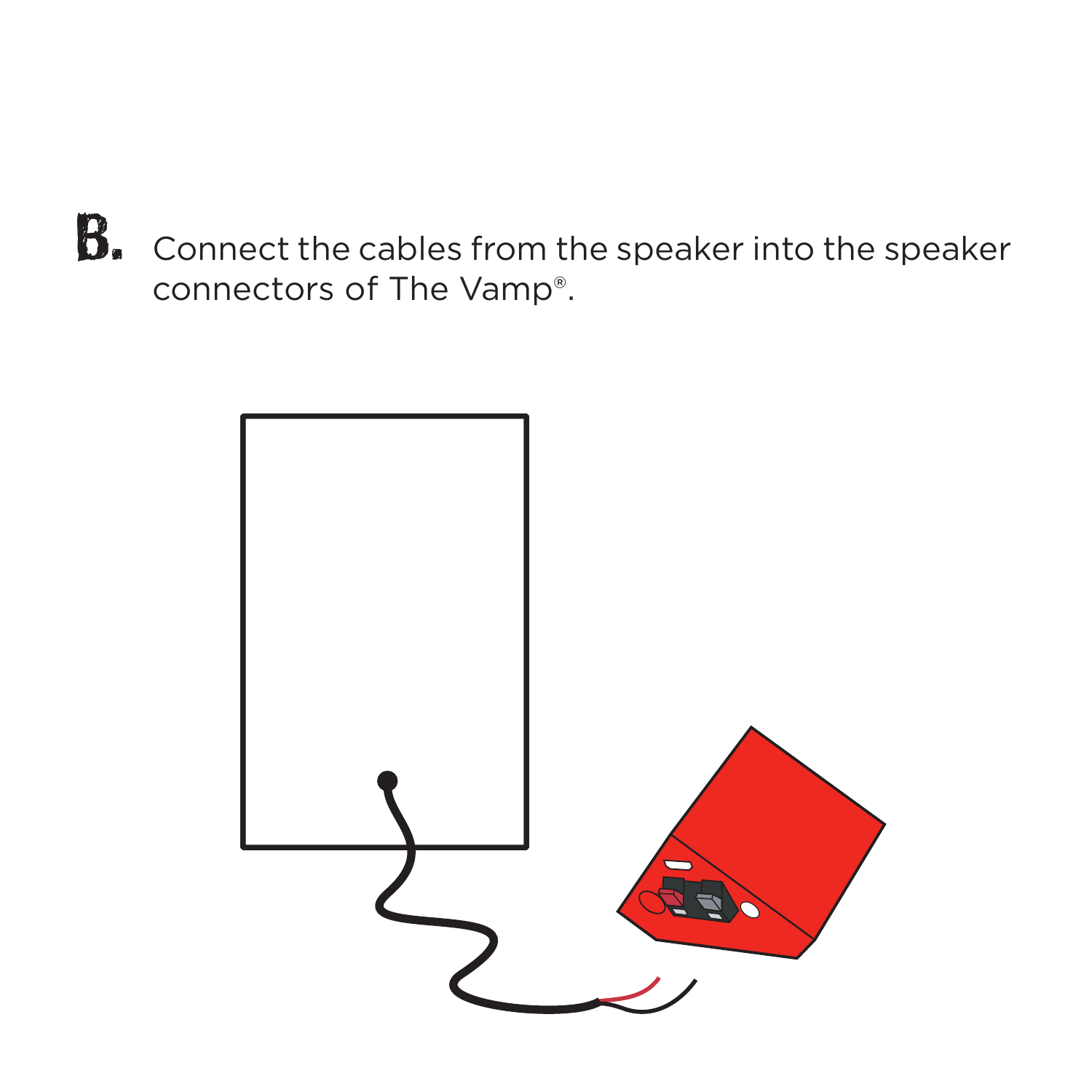## PLAY VIA BLUETOOTH®

1. Turn The Vamp® on. Hold down the power button for 4 seconds and wait for the 'on' tone and the LED to turn on. If you don't hear the 'on' tone, the speaker might not be connected properly. Turn The Vamp<sup>®</sup> off and reconnect the speaker.

The Vamp® will go into pairing mode and the LED will flash blue and red alternatively. It will search for a device continuously.

2.Pair your device.

Go to the Bluetooth® settings on your device. Enable Bluetooth® and select 'The Vamp®' from the list of devices. Wait for device to pair.

Once paired, The Vamp® will make a 'connect' tone and the LED will flash blue.

3. Enjoy the sound with The Vamp®. For your desired sound, use your device to control the EQ (equaliser) and volume.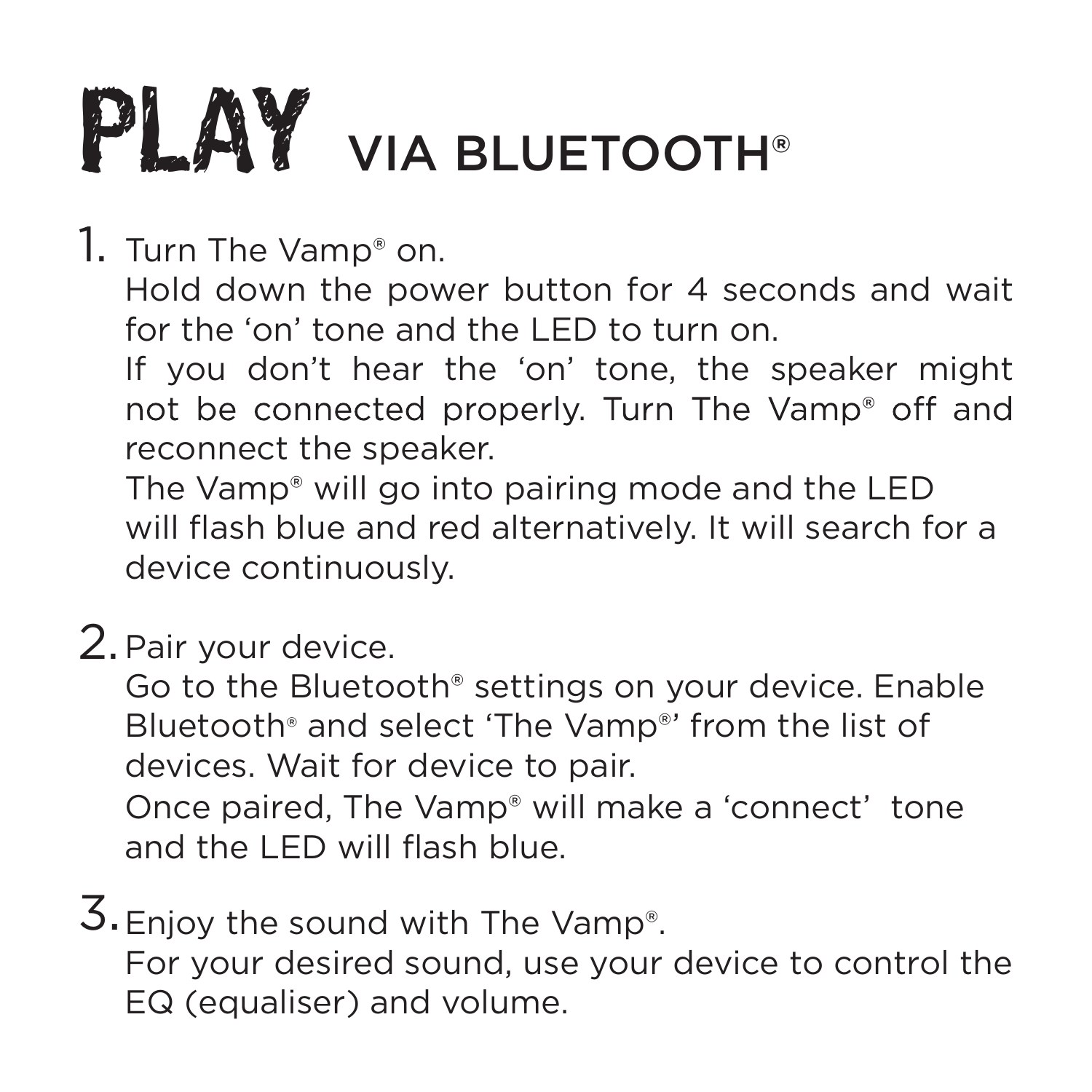### PAIR TO A DIFFERENT DEVICE

Turn off the Bluetooth® on the previously connected device. The Vamp® will enter pairing mode and repeat steps 1 - 2 using the new device.

Please see the Troubleshooting section or visit our website if the Bluetooth® connection is not working properly.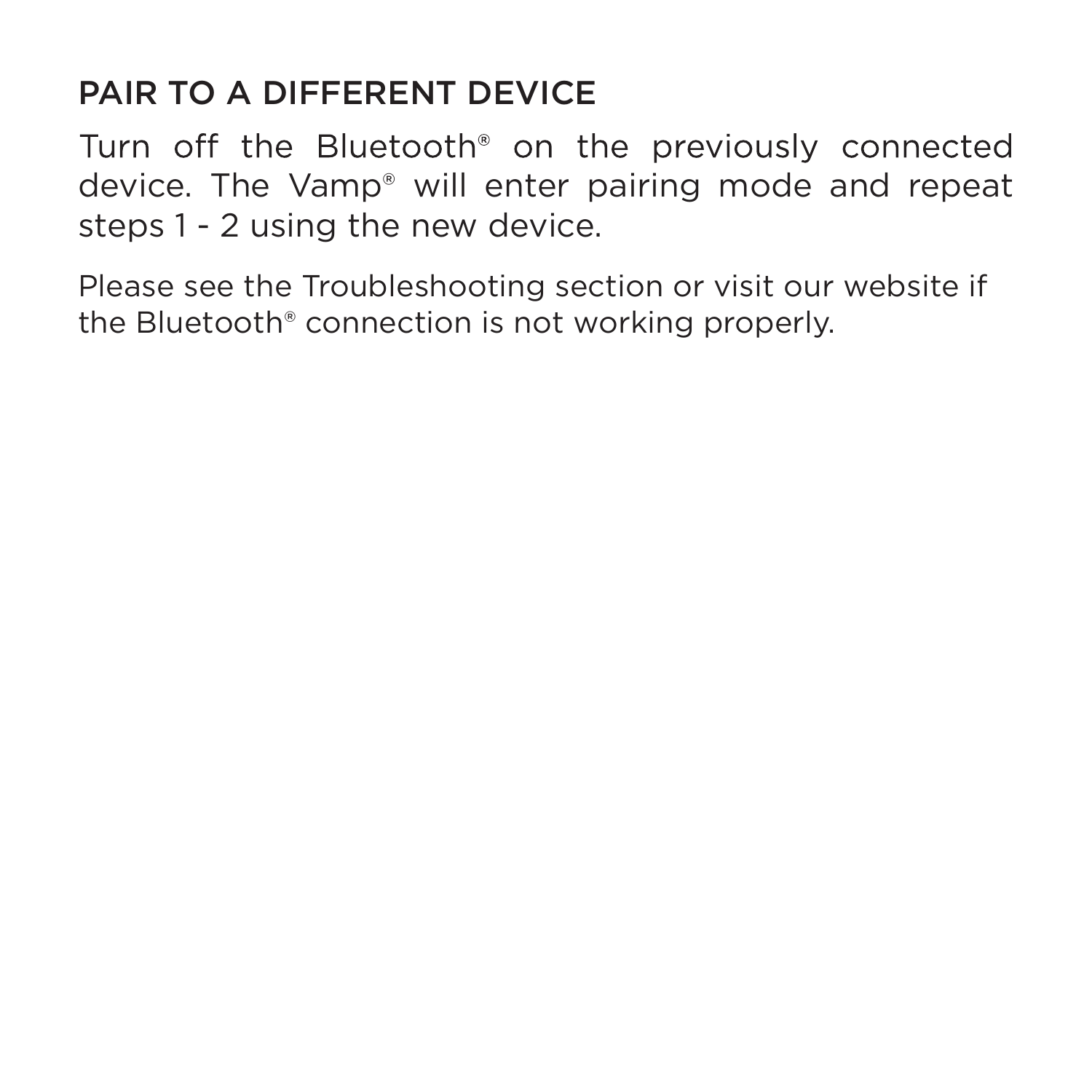

1. Turn The Vamp® on.

Hold down the power button for 4 seconds and wait for the 'on' tone and the LED to turn on.

2. Connect The Vamp<sup>®</sup> to a speaker.

Plug the 3.5mm audio jack cable provided into the headphone jack of your device and into the audio jack of The Vamp®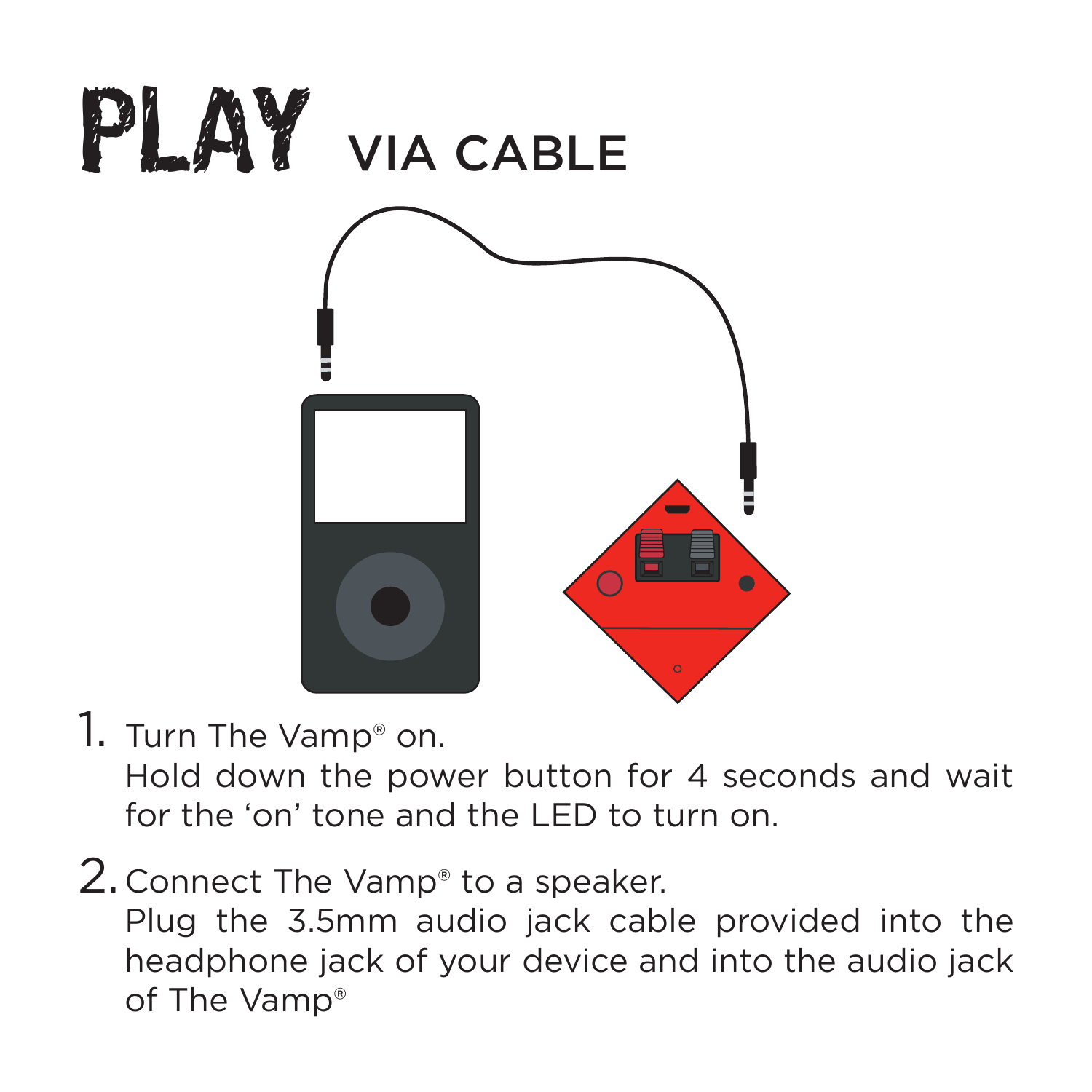### BE LOUDER CONNECT TWO SPEAKERS

Connect wires from both speakers into the speaker connectors of The Vamp®.\*

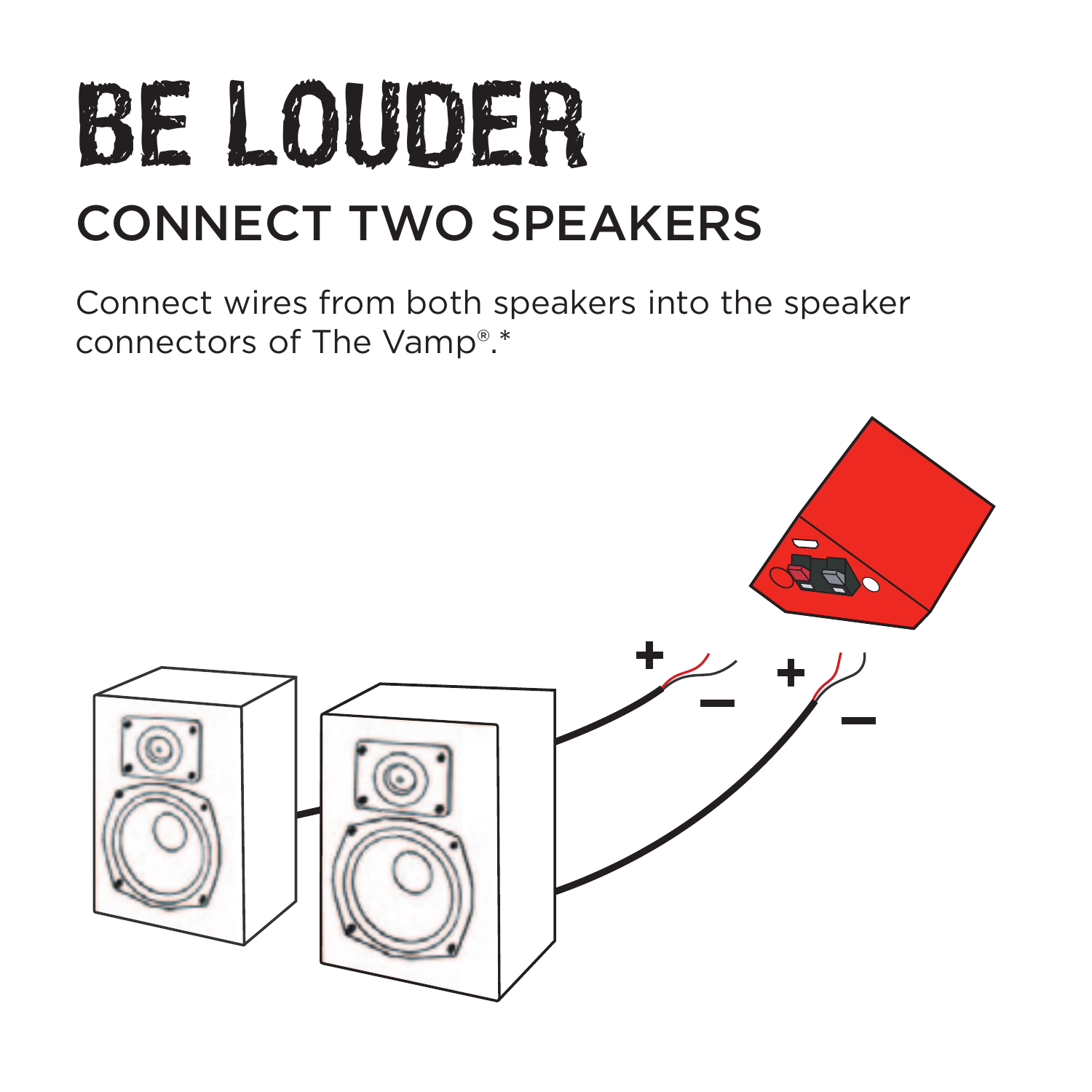\* Connect your speakers in parallel.

Make sure the positive wires and the negative wires are connected together in the same speaker connector. If the wires are not connected together correctly, the sound quality will be poor.

Please note:

- This option will reduce the battery life.
- Connecting two speakers to The Vamp® will not give stereo sound. The output is mono.
- Connecting speakers in series is not recommended.
- Do not allow the wires to touch.
- Do not connect three speakers or two 2 Ohm speakers.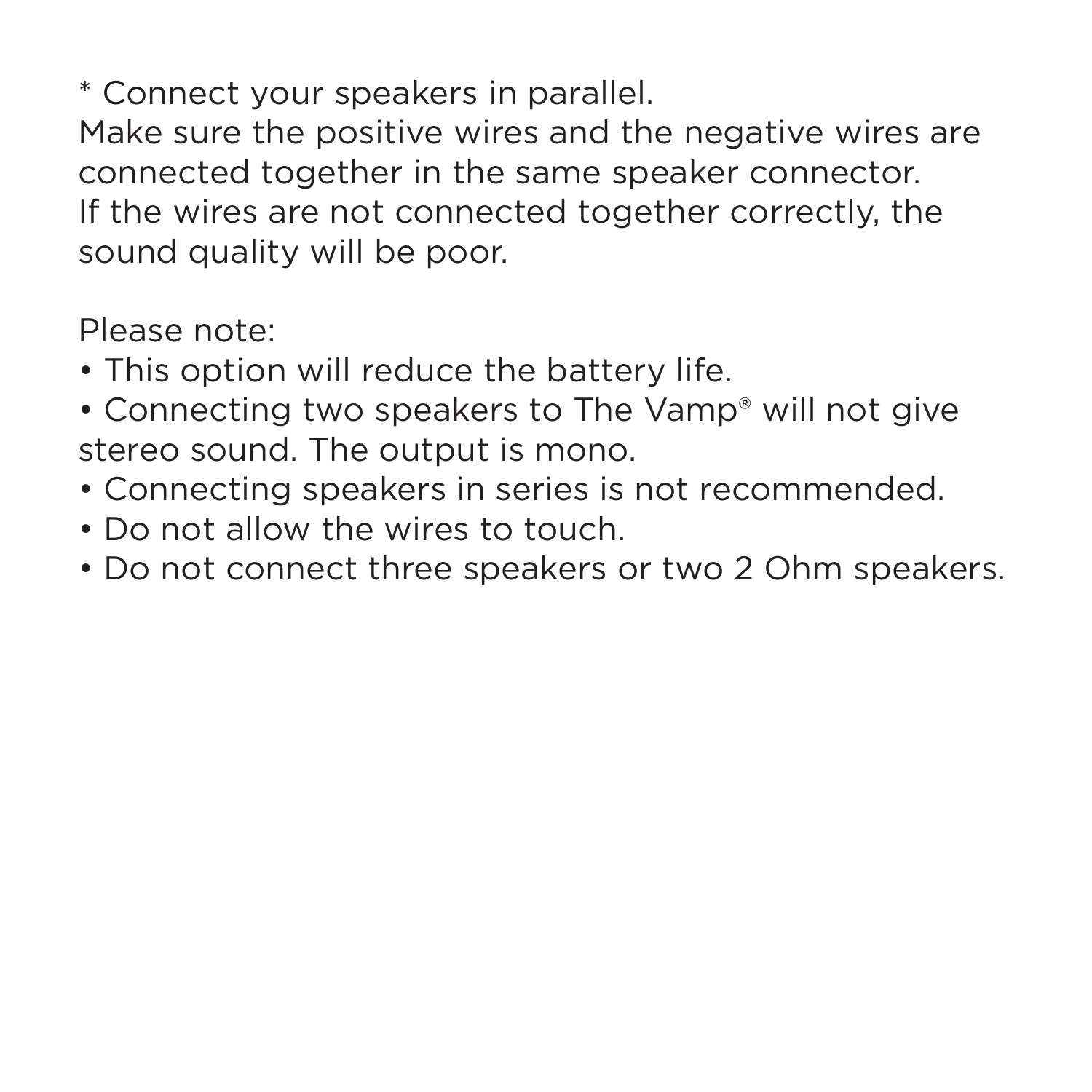## TROUBLESHOOTING

If you are out of the Bluetooth® range you will experience connection loss. When this happens The Vamp® will make a 'disconnect' tone although it will be paired to your device for approximately 5 mins and automatically reconnect if your device re-enters the Bluetooth® range. After 5 mins of connection loss it will go back into pairing mode.

If necessary, turn off The Vamp® and your device. Switch both on and reconnect.

If there is sound distortion:

- Lower the volume on your device.
- Make sure the wires of the speaker are connected properly to The Vamp®.
- •Move closer to The Vamp®.

For more information and FAQs please visit our website: www.thevamp.co.uk